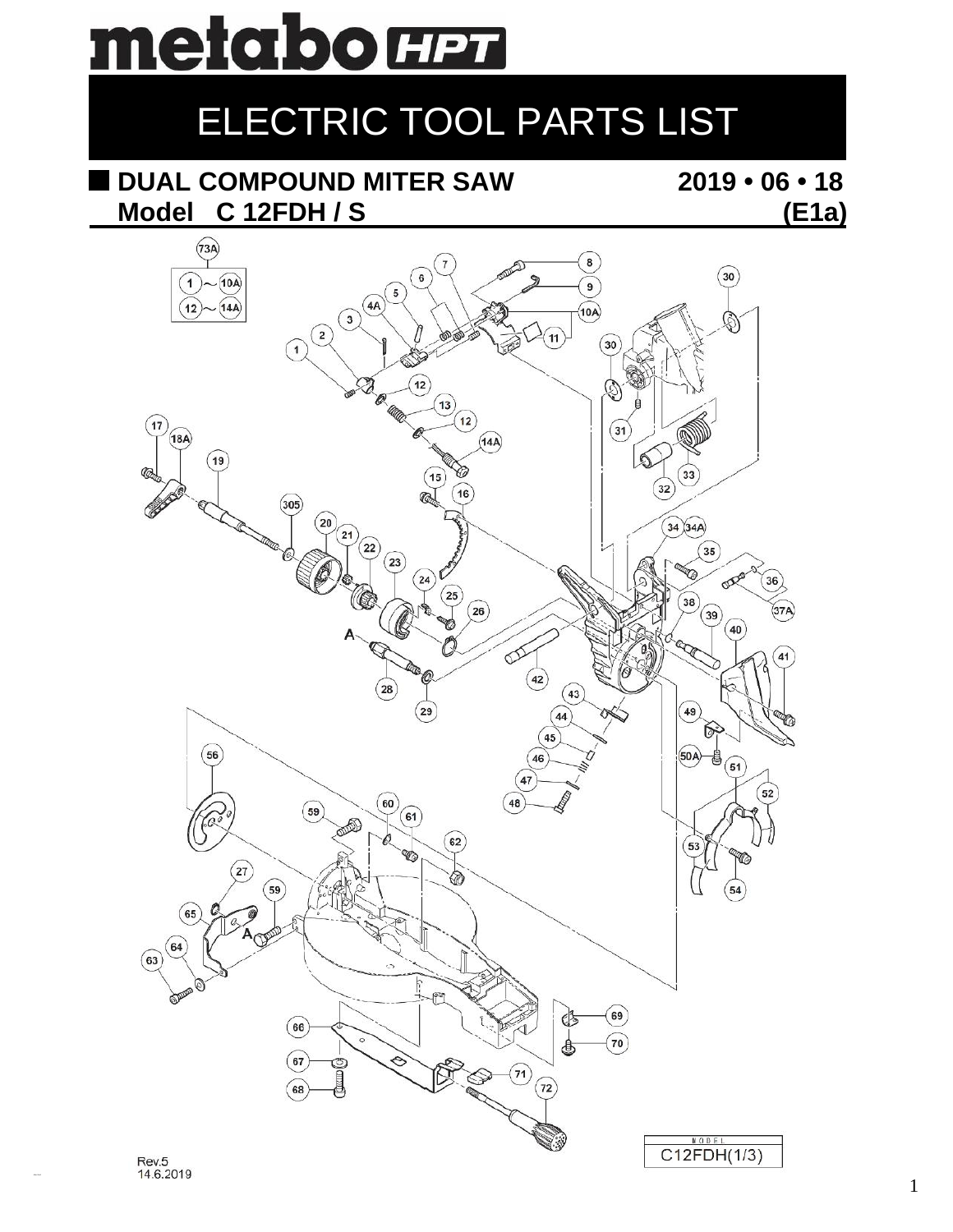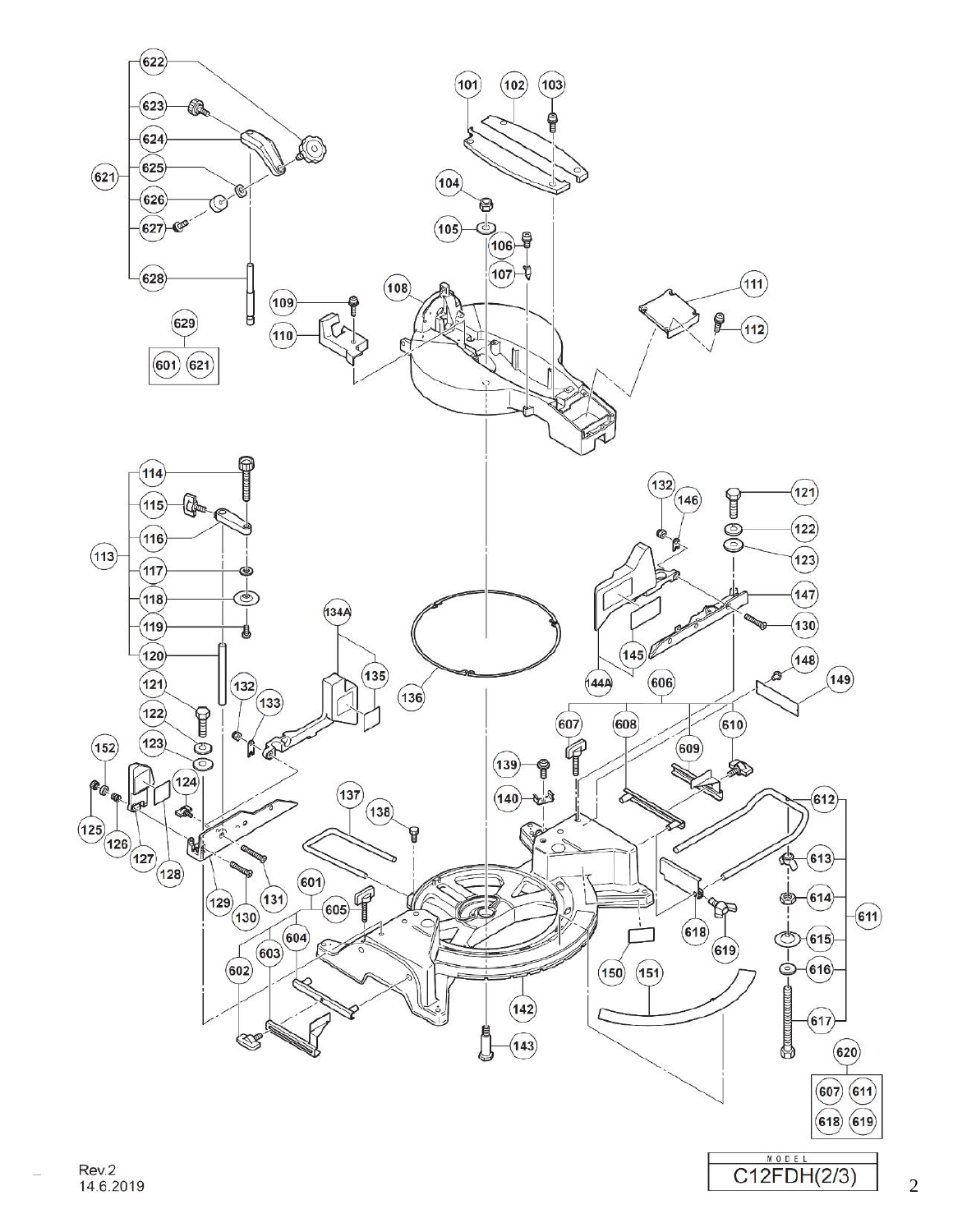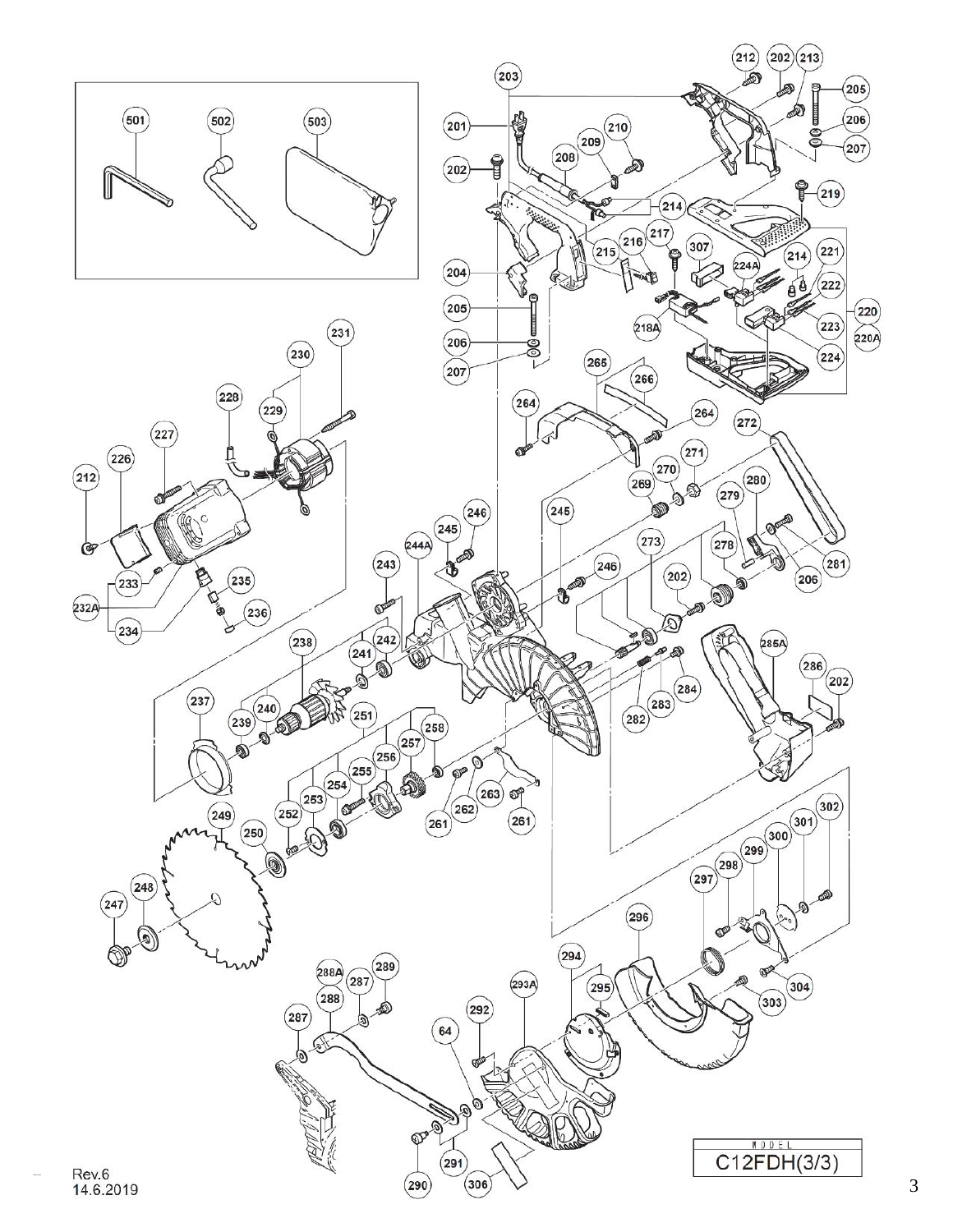| <b>ITEM</b><br>NO. | CODE NO.         | <b>DESCRIPTION</b>                                      | NO.<br><b>USED</b>           | <b>REMARKS</b>       |
|--------------------|------------------|---------------------------------------------------------|------------------------------|----------------------|
| 1                  | 323141           | <b>SPRING (B)</b>                                       | 1                            |                      |
| $\mathbf{2}$       | 323137           | <b>LASER HOLDER (A)</b>                                 | 1                            |                      |
| 3                  | 949531           | SPLIT PIN D2X12 (10 PCS.)                               | 1                            |                      |
| 4A                 | 328943           | <b>LASER HOLDER (B)</b>                                 | 1                            |                      |
| 5                  | 949900           | ROLL PIN D3X14 (10 PCS.)                                | 1                            |                      |
| 6                  | 323142           | <b>SPRING (C)</b>                                       | $\mathbf 2$                  |                      |
| 7                  | 962782           | <b>HEX. SOCKET SET SCREW M5X6</b>                       | 1                            |                      |
| 8                  | 323144           | <b>SPECIAL BOLT M5</b>                                  | 1                            |                      |
| 9                  | 975144           | <b>CABLE TIE</b>                                        | 1                            |                      |
| <b>10A</b>         | 331876           | <b>LASER BASE ASS'Y</b>                                 | $\mathbf{1}$                 | INCLUDE.11           |
| 11                 |                  | <b>CAUTION LABEL (A)</b>                                | 1                            |                      |
| 12                 | 323143           | <b>WASHER</b>                                           | $\mathbf 2$                  |                      |
| 13                 | 323140           | <b>SPRING (A)</b>                                       | $\mathbf{1}$                 |                      |
| <b>14A</b>         | 331879           | <b>LASER MODULE (A) ASS'Y</b>                           | $\mathbf{1}$                 |                      |
| 15                 | 990541           | <b>MACHINE SCREW (W/WASHERS) M5X16</b>                  | 3                            |                      |
| 16<br>17           | 324971<br>323208 | <b>RACK</b><br>MACHINE SCREW (W/WASHERS) M6X20 (BLACK)  | $\mathbf{1}$<br>$\mathbf{1}$ |                      |
| <b>18A</b>         | 371742           | <b>CLAMP LEVER</b>                                      | 1                            |                      |
| 19                 | 325032           | <b>BOLT (LEFT HAND) M10</b>                             | 1                            |                      |
| 20                 | 325033           | KNOB(A)                                                 | $\mathbf{1}$                 |                      |
| 21                 | 325035           | <b>PLANET GEAR</b>                                      | 3                            |                      |
| 22                 | 325036           | PINION (A)                                              | 1                            |                      |
| 23                 | 325034           | <b>RING GEAR</b>                                        | 1                            |                      |
| 24                 | 325037           | PLATE (H)                                               | $\overline{2}$               |                      |
| 25                 | 307811           | <b>TAPPING SCREW (W/FLANGE) D4X16 (BLACK)</b>           | $\mathbf{2}$                 |                      |
| 26                 | 962553           | <b>RETAINING RING FOR D28 SHAFT</b>                     | 1                            |                      |
| 27                 | 939542           | <b>RETAINING RING FOR D12 SHAFT (10 PCS.)</b>           | 1                            |                      |
| 28                 | 325030           | SHAFT (D)                                               | $\mathbf{1}$                 |                      |
| 29                 | 322934           | <b>WASHER M16</b>                                       | $\mathbf{1}$                 |                      |
| 30                 | 323684           | <b>LINER</b> $(D)$                                      | $\overline{\mathbf{2}}$      |                      |
| $\overline{31}$    | 307956           | SEAL LOCK HEX. SOCKET SET SCREW M6X10                   | 1                            |                      |
| 32                 | 323594           | <b>SLEEVE</b>                                           | 1                            |                      |
| 33                 | 323595           | <b>SPRING (A)</b>                                       | 1                            |                      |
| 34                 | 325279           | <b>HINGE</b>                                            | 1                            | <b>TILL 12.2018</b>  |
| 34A                | 375124           | <b>HINGE</b>                                            | $\mathbf{1}$                 | <b>SINCE 01.2019</b> |
| 35                 | 949660           | HEX. SOCKET HD. BOLT M6X20 (10 PCS.)                    | $\mathbf{2}$                 |                      |
| 36                 | 984528           | <b>O-RING (P-6)</b>                                     | $\mathbf{1}$                 |                      |
| 37A<br>38          | 375125<br>996407 | <b>STOPPER PIN ASS'Y</b><br><b>O-RING (1AP-12)</b>      | $\mathbf{1}$<br>1            | INCLUD.36            |
| 39                 | 325028           | <b>SET PIN</b>                                          | 1                            |                      |
| 40                 | 324973           | <b>DUST GUIDE ASS'Y</b>                                 | 1                            | <b>INCLUD.49.50A</b> |
| 41                 | 990541           | <b>MACHINE SCREW (W/WASHERS) M5X16</b>                  | $\mathbf{2}$                 |                      |
| 42                 | 323593           | SHAFT (C)                                               | 1                            |                      |
| 43                 | 325029           | <b>BEVEL PLATE</b>                                      | $\mathbf{1}$                 |                      |
| 44                 | 949432           | <b>BOLT WASHER M6 (10 PCS.)</b>                         | $\mathbf{1}$                 |                      |
| 45                 | 303006           | <b>SPACER D4X10</b>                                     | 1                            |                      |
| 46                 | 323142           | SPRING (C)                                              | 1                            |                      |
| 47                 | 949423           | WASHER M4 (10 PCS.)                                     | 1                            |                      |
| 48                 | 949221           | MACHINE SCREW M4X20 (10 PCS.)                           | $\mathbf 1$                  |                      |
| 49                 | 322963           | <b>DUST GUIDE HOLDER</b>                                | 1                            |                      |
| <b>50A</b>         | 949215           | <b>MACHINE SCREW M4X8 (10 PCS.)</b>                     | $\mathbf{1}$                 |                      |
| 51                 | 324960           | <b>SCALE PLATE ASS'Y</b>                                | $\mathbf{1}$                 | <b>INCLUD.52.53</b>  |
| 52                 | 324961           | <b>SCALE (D)</b>                                        | 1                            |                      |
| $\overline{53}$    | 324962           | <b>SCALE (E)</b>                                        | 1                            |                      |
| 54                 | 993539           | <b>MACHINE SCREW (W/WASHERS) M4X16</b>                  | $\mathbf 2$                  |                      |
| 56                 | 324978           | LINER (B)                                               | $\mathbf 1$                  |                      |
| 59                 | 325019           | NYLOCK HEX. SOCKET HD. BOLT M8X20                       | 3                            |                      |
| 60                 | 324974           | <b>INDICATOR (B)</b>                                    | $\overline{2}$               |                      |
| 61                 | 304043           | MACHINE SCREW (W/WASHERS) M4X10 (BLACK)                 | $\mathbf{2}$                 |                      |
| 62                 | 680418           | <b>NYLON NUT M12</b>                                    | 1                            |                      |
| 63<br>64           | 949821<br>949454 | HEX. SOCKET HD. BOLT M5X16 (10 PCS.)                    | 1<br>$\mathbf 2$             |                      |
| 65                 |                  | <b>SPRING WASHER M5 (10 PCS.)</b><br><b>HINGE PLATE</b> | $\mathbf{1}$                 |                      |
|                    | 325031           |                                                         |                              |                      |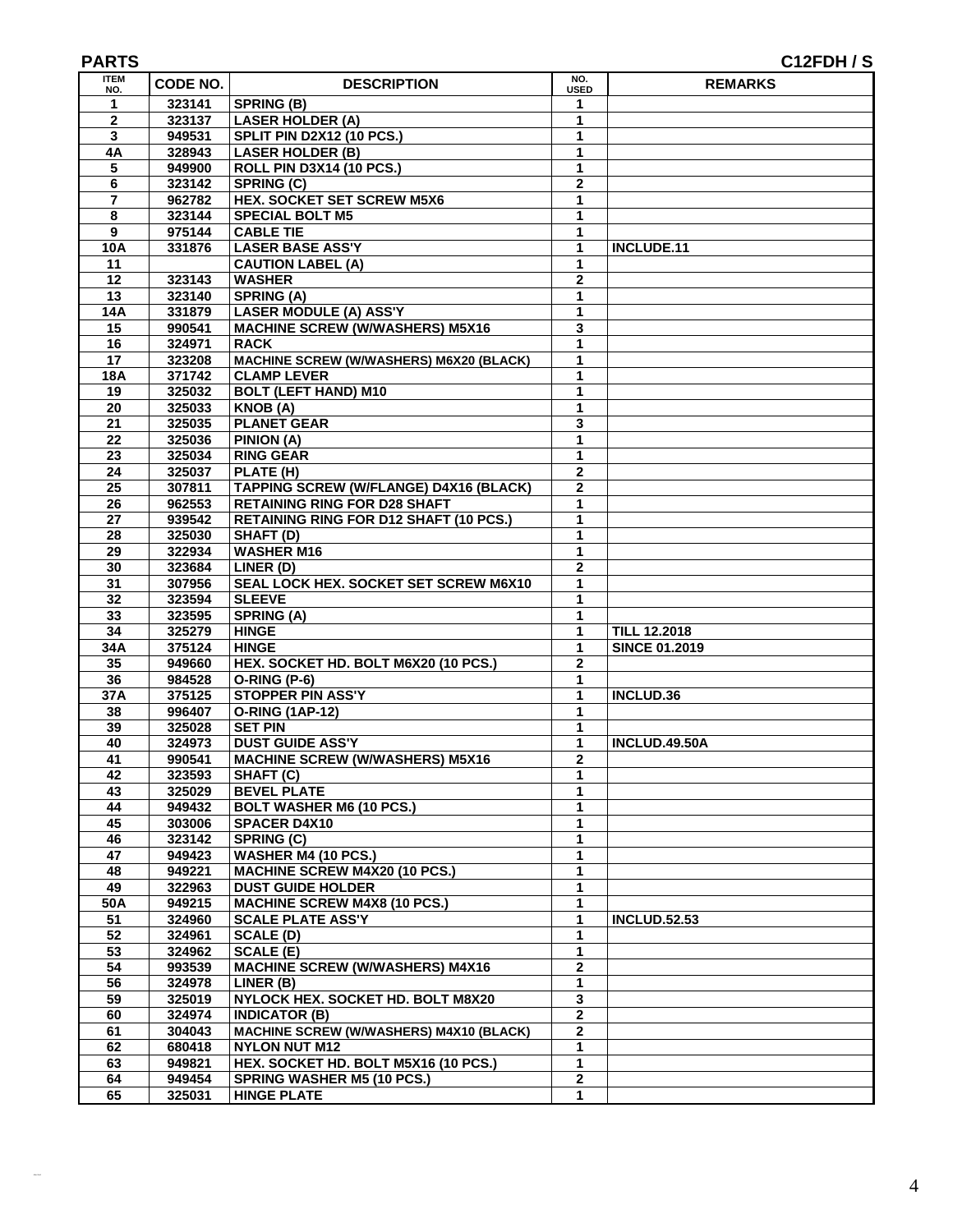### **PARTS C12FDH / S**

| <b>ITEM</b><br>NO.     | <b>CODE NO.</b>  | <b>DESCRIPTION</b>                                                       | NO.<br><b>USED</b> | <b>REMARKS</b>              |
|------------------------|------------------|--------------------------------------------------------------------------|--------------------|-----------------------------|
| 66                     | 323627           | <b>SPRING PLATE</b>                                                      | 1                  |                             |
| 67                     | 949457           | <b>SPRING WASHER M8 (10 PCS.)</b>                                        | $\mathbf{2}$       |                             |
| 68                     | 949655           | HEX. SOCKET HD. BOLT M8X16 (10 PCS.)                                     | $\mathbf{2}$       |                             |
| 69                     | 323609           | <b>SPACER (A)</b>                                                        | 1                  |                             |
| 70                     | 307635           | MACHINE SCREW (W/SP. WASHER) M4X10                                       | $\mathbf 2$        |                             |
| 71                     | 324987           | <b>PLATE CAP</b>                                                         | 1                  |                             |
| 72                     | 323680           | <b>SIDE HANDLE</b>                                                       | 1                  |                             |
| <b>73A</b>             | 329314           | <b>LASER HOLDER ASS'Y</b>                                                | 1                  | <b>INCLUDE.1-10A.12-14A</b> |
| 101                    | 325046<br>323649 | <b>TABLE INSERT (A)</b><br><b>TABLE INSERT (B)</b>                       | 1<br>1             |                             |
| 102<br>103             | 990541           | <b>MACHINE SCREW (W/WASHERS) M5X16</b>                                   | 4                  |                             |
| 104                    | 975348           | <b>NYLON NUT M8</b>                                                      | 1                  |                             |
| 105                    | 318929           | <b>WASHER (F)</b>                                                        | 1                  |                             |
| 106                    | 304043           | MACHINE SCREW (W/WASHERS) M4X10 (BLACK)                                  | 1                  |                             |
| 107                    | 318927           | <b>INDICATOR (A)</b>                                                     | 1                  |                             |
| 108                    | 325277           | <b>TURN TABLE</b>                                                        | 1                  |                             |
| 109                    | 993539           | <b>MACHINE SCREW (W/WASHERS) M4X16</b>                                   | 1                  |                             |
| 110                    | 325021           | <b>CORD COVER (A)</b>                                                    | 1                  |                             |
| 111                    | 323693           | <b>MONITOR CASE (B)</b>                                                  | 1                  |                             |
| 112                    | 993539           | <b>MACHINE SCREW (W/WASHERS) M4X16</b>                                   | 4                  |                             |
| 113                    | 323677           | <b>VISE ASS'Y</b>                                                        | 1                  | <b>INCLUD.114-120</b>       |
| 114                    | 323678           | <b>KNOB BOLT</b>                                                         | 1                  |                             |
| 115                    | 301806           | <b>WING BOLT M6X15</b>                                                   | 1                  |                             |
| $\frac{1}{16}$         |                  | <b>SCREW HOLDER</b>                                                      | 1                  |                             |
| $\frac{1}{117}$        | 949432           | <b>BOLT WASHER M6 (10 PCS.)</b>                                          | 1                  |                             |
| 118                    | 302532           | <b>VISE PLATE</b>                                                        | 1                  |                             |
| 119                    | 949216           | MACHINE SCREW M4X10 (10 PCS.)                                            | 1                  |                             |
| 120                    | 322954           | <b>VISE SHAFT</b>                                                        | 1                  |                             |
| 121<br>122             | 949678<br>949457 | <b>BOLT M8X35 (10 PCS.)</b><br><b>SPRING WASHER M8 (10 PCS.)</b>         | 4<br>4             |                             |
| 123                    | 949433           | <b>BOLT WASHER M8 (10 PCS.)</b>                                          | 4                  |                             |
| 124                    | 301806           | <b>WING BOLT M6X15</b>                                                   | 1                  |                             |
| 125                    | 324995           | KNOB(B)                                                                  | 1                  |                             |
| $\frac{1}{126}$        | 323142           | SPRING (C)                                                               | 1                  |                             |
| $\frac{1}{127}$        | 324993           | SUB FENCE (C) ASS'Y                                                      | 1                  | INCLUD.128                  |
| 128                    |                  | <b>WARNING LABEL (O)</b>                                                 | 1                  |                             |
| 129                    | 325049           | FENCE (B)                                                                | 1                  |                             |
| 130                    | 949342           | FLAT HD. SCREW M6X25 (10 PCS.)                                           | $\mathbf 2$        |                             |
| 131                    | 949795           | FLAT HD. SCREW M6X35 (10 PCS.)                                           | 1                  |                             |
| 132                    | 311144           | <b>NYLON NUT M6</b>                                                      | $\mathbf{2}$       |                             |
| $\overline{133}$       | 324994           | PLATE (D) 35MM                                                           | 1                  |                             |
| 134A                   | 325271           | <b>SUB FENCE (B) ASS'Y</b>                                               | 1                  | INCLUD.135                  |
| 135                    |                  | <b>WARNING LABEL (L)</b>                                                 | 1                  |                             |
| 136                    | 323625           | LINER (A)                                                                | 3                  |                             |
| 137                    | 322910           | <b>HOLDER</b>                                                            | 1                  |                             |
| 138                    | 949610           | <b>BOLT M6X10 (10 PCS.)</b><br><b>MACHINE SCREW (W/SP. WASHER) M5X16</b> | 1<br>1             |                             |
| 139<br>$\frac{1}{140}$ | 987512<br>323605 | <b>HOOK</b>                                                              | 1                  |                             |
| 142                    | 324965           | <b>BASE ASS'Y</b>                                                        | 1                  | <b>INCLUD.148-151</b>       |
| 143                    | 323626           | SHAFT (B)                                                                | 1                  |                             |
| 144A                   | 325270           | SUB FENCE (A) ASS'Y                                                      | 1                  | INCLUD.145                  |
| 145                    |                  | <b>WARNING LABEL (M)</b>                                                 | 1                  |                             |
| 146                    | 324990           | <b>PLATE (D) 24.5MM</b>                                                  | 1                  |                             |
| 147                    | 324988           | FENCE (A)                                                                | 1                  |                             |
| $\frac{1}{148}$        | 949510           | RIVET D2.5X4.8 (10 PCS.)                                                 | $\overline{2}$     |                             |
| 149                    |                  | <b>WARNING LABEL (A)</b>                                                 | 1                  |                             |
| 150                    |                  | <b>CAUTION LABEL (C)</b>                                                 | 1                  |                             |
| 151                    | 323692           | <b>SCALE (A)</b>                                                         | 1                  |                             |
| 152                    | 949432           | <b>BOLT WASHER M6 (10 PCS.)</b>                                          | 1                  |                             |
| 201                    | 325048           | <b>CORD</b>                                                              | 1                  | (CORD ARMOR D10.7)          |
| 202                    | 990541           | <b>MACHINE SCREW (W/WASHERS) M5X16</b>                                   | 7                  |                             |
| 203                    | 324964           | <b>HANDLE ASS'Y</b>                                                      | 1                  | INCLUD.215                  |
| 204                    | 325022           | <b>CORD COVER (B)</b>                                                    | 1                  |                             |
| 205                    | 949828           | HEX. SOCKET HD. BOLT M5X70 (10 PCS.)                                     | 4<br>4             |                             |
| 206                    | 949431           | <b>BOLT WASHER M5 (10 PCS.)</b>                                          |                    |                             |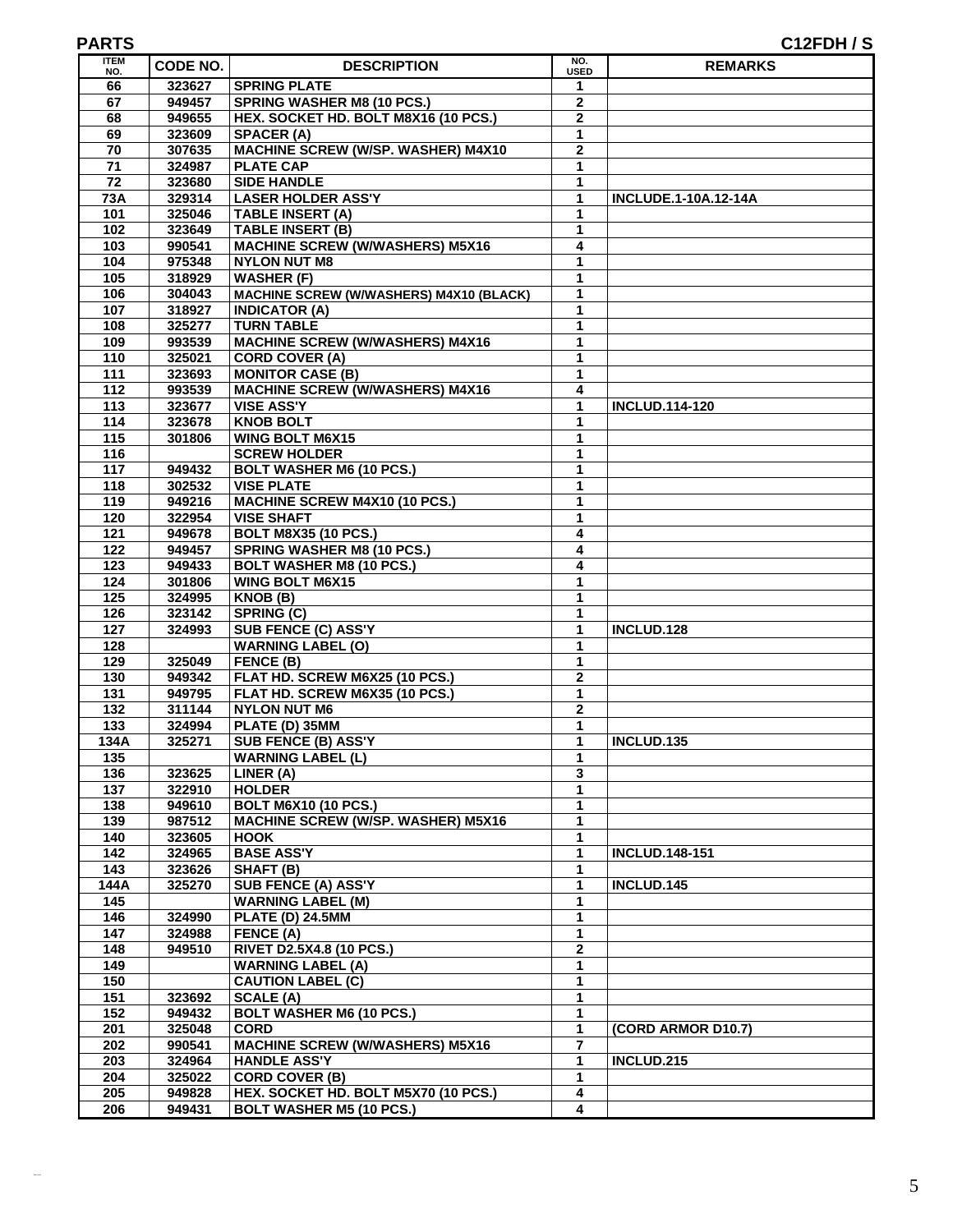### **PARTS C12FDH / S**

| <b>ITEM</b><br>NO. | CODE NO.         | <b>DESCRIPTION</b>                                                     | NO.<br><b>USED</b>  | <b>REMARKS</b>         |
|--------------------|------------------|------------------------------------------------------------------------|---------------------|------------------------|
| 207                | 949454           | <b>SPRING WASHER M5 (10 PCS.)</b>                                      | 6                   |                        |
| 208                | 940778           | <b>CORD ARMOR D10.7</b>                                                | 1                   |                        |
| 209                | 937631           | <b>CORD CLIP</b>                                                       | 1                   |                        |
| 210                | 984750           | <b>TAPPING SCREW (W/FLANGE) D4X16</b>                                  | $\overline{2}$      |                        |
| 212                | 307811           | <b>TAPPING SCREW (W/FLANGE) D4X16 (BLACK)</b>                          | 5                   |                        |
| 213                | 307811           | <b>TAPPING SCREW (W/FLANGE) D4X16 (BLACK)</b>                          | 1                   |                        |
| 214                | 959141           | <b>CONNECTOR 50092 (10 PCS.)</b>                                       | 4                   |                        |
| 215                | 324966           | <b>SWITCH LABEL (B)</b>                                                | 1                   |                        |
| 216<br>217         | 323634<br>984750 | SWITCH (A) (1P TYPE)<br><b>TAPPING SCREW (W/FLANGE) D4X16</b>          | 1<br>1              |                        |
| 218A               | 371119           | <b>SWITCHING POWER SUPPLY</b>                                          | 1                   |                        |
| 219                | 301653           | <b>TAPPING SCREW (W/FLANGE) D4X20 (BLACK)</b>                          | 3                   |                        |
| 220                | 325043           | <b>SWITCH HANDLE (A).(B) SET</b>                                       | 1                   | <b>TILL 12.2018</b>    |
| 220A               | 375122           | <b>SWITCH HANDLE (A).(B) SET</b>                                       | 1                   | <b>SINCE 01.2019</b>   |
| 221                | 325261           | <b>INTERNAL WIRE (A) (BLUE)</b>                                        | 1                   |                        |
| 222                | 325262           | <b>INTERNAL WIRE (A) (YELLOW)</b>                                      | 1                   |                        |
| 223                | 325263           | <b>INTERNAL WIRE (A) (BLACK)</b>                                       | 1                   |                        |
| $\overline{224}$   | 324998           | <b>SWITCH (3P FASTON TYPE) W/O LOCK</b>                                | 1                   | <b>TILL 12.2018</b>    |
| 224A               | 375115           | SWITCH (3P FASTON TYPE) W/O LOCK                                       | 1                   | <b>SINCE 01.2019</b>   |
| 226                | 325002           | <b>HOUSING COVER</b>                                                   | 1                   |                        |
| 227                | 322123           | MACHINE SCREW (W/WASHERS) M5X40 (BLACK)                                | 4                   |                        |
| 228                | 325000           | <b>VINYL TUBE</b>                                                      | 1                   |                        |
| 229                | 937623           | <b>BRUSH TERMINAL</b>                                                  | 2                   |                        |
| 230                | 340648D          | <b>STATOR ASS'Y 120V</b>                                               | 1                   | INCLUD.229             |
| 231                | 953174           | <b>HEX. HD. TAPPING SCREW D5X55</b>                                    | $\overline{2}$      |                        |
| 232A<br>233        | 325045<br>938477 | <b>HOUSING ASS'Y</b><br><b>HEX. SOCKET SET SCREW M5X8</b>              | 1<br>$\overline{2}$ | <b>INCLUD.233.234</b>  |
| 234                | 938241           | <b>BRUSH HOLDER</b>                                                    | 1                   |                        |
| 235                | 999038           | <b>CARBON BRUSH (1 PAIR)</b>                                           | 1                   |                        |
| 236                | 945161           | <b>BRUSH CAP</b>                                                       | $\mathbf 1$         |                        |
| 237                | 322915           | <b>FAN GUIDE</b>                                                       | 1                   |                        |
| 238                | 360743U          | <b>ARMATURE ASS'Y 120V</b>                                             | 1                   | <b>INCLUD.239-242</b>  |
| 239                | 6000VV           | <b>BALL BEARING 6000VVCMPS2L</b>                                       | 1                   |                        |
| 240                | 302428           | <b>WASHER (A)</b>                                                      | 1                   |                        |
| 241                | 325003           | <b>DUST WASHER (B)</b>                                                 | 1                   |                        |
| 242                | 6201VV           | <b>BALL BEARING 6201VV</b>                                             | $\mathbf{1}$        |                        |
| 243                | 949755           | HEX. SOCKET HD. BOLT M6X16 (10 PCS.)                                   | 1                   |                        |
| 244A               | 325004           | <b>GEAR CASE</b>                                                       | 1                   |                        |
| 245                | 980523           | <b>NYLON CLIP</b>                                                      | $\overline{2}$      |                        |
| 246                | 935196           | <b>MACHINE SCREW (W/WASHERS) M4X12 (BLACK)</b>                         | $\mathbf 2$         |                        |
| 247<br>248         | 988101<br>323652 | <b>BOLT (A) M10</b><br><b>WASHER (B)</b>                               | 1<br>1              |                        |
| 249                |                  | TCT SAW BLADE 305MM-D25.4 HOLE-NT32                                    | 1                   |                        |
| 250                | 325023           | <b>WASHER (A)</b>                                                      | $\mathbf{1}$        |                        |
| 251                | 325005           | <b>SPINDLE ASS'Y</b>                                                   | 1                   | INCLUD.252-254.256-258 |
| 252                | 318363           | FLAT HD. SCREW M4X10 (BLACK)                                           | $\mathbf 2$         |                        |
| 253                | 325008           | <b>BEARING COVER (A)</b>                                               | 1                   |                        |
| 254                | 6904DD           | <b>BALL BEARING 6904DDPS2L</b>                                         | $\mathbf{1}$        |                        |
| 255                | 323208           | MACHINE SCREW (W/WASHERS) M6X20 (BLACK)                                | $\mathbf{2}$        |                        |
| 256                | 325007           | <b>BEARING HOLDER (A)</b>                                              | 1                   |                        |
| 257                | 325006           | SPINDLE AND GEAR SET                                                   | $\mathbf{1}$        |                        |
| 258                | 608VVM           | <b>BALL BEARING 608VVC2PS2L</b>                                        | 1                   |                        |
| 261                | 323040           | <b>MACHINE SCREW M5X10 (BLACK)</b>                                     | $\mathbf{2}$        |                        |
| 262                | 949431           | <b>BOLT WASHER M5 (10 PCS.)</b>                                        | $\mathbf 1$         |                        |
| 263                | 323675           | <b>SPINDLE COVER</b>                                                   | $\mathbf{1}$        |                        |
| 264<br>265         | 993539<br>325047 | <b>MACHINE SCREW (W/WASHERS) M4X16</b><br><b>GEAR CASE COVER ASS'Y</b> | 2<br>1              | INCLUD.266             |
| 266                | 323654           | <b>CAUTION LABEL (B)</b>                                               | $\mathbf 1$         |                        |
| 269                | 324443           | PULLEY (A)                                                             | 1                   |                        |
| 270                | 961157           | <b>SUPER LOCK WASHER</b>                                               | $\mathbf{1}$        |                        |
| 271                | 949560           | <b>NUT M10 (10 PCS.)</b>                                               | 1                   |                        |
| $\overline{272}$   | 324427           | BELT (200H10) 16X508                                                   | 1                   |                        |
| 273                | 325009           | <b>PINION ASS'Y</b>                                                    | $\mathbf{1}$        | <b>INCLUD.278</b>      |
| 278                | 608VVM           | <b>BALL BEARING 608VVC2PS2L</b>                                        | 1                   |                        |
| 279                | 983545           | <b>NEEDLE ROLLER</b>                                                   | $\mathbf{2}$        |                        |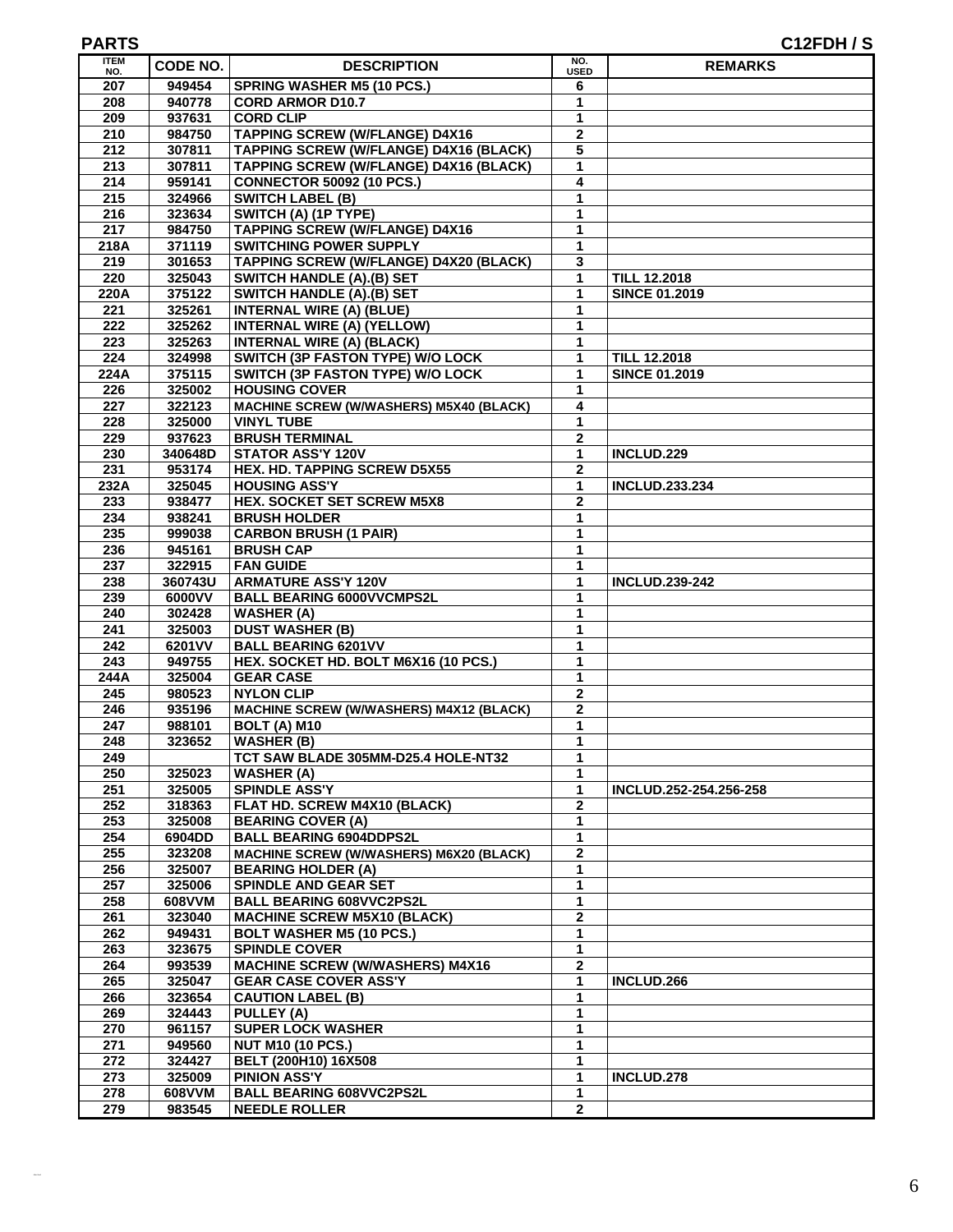| <b>ITEM</b><br>NO. | CODE NO. | <b>DESCRIPTION</b>                      | NO.<br><b>USED</b> | <b>REMARKS</b>       |
|--------------------|----------|-----------------------------------------|--------------------|----------------------|
| 280                | 325259   | <b>BEARING HOLDER (B)</b>               | $\mathbf{1}$       |                      |
| 281                | 949241   | MACHINE SCREW M5X20 (10 PCS.)           | $\overline{2}$     |                      |
| 282                | 325018   | <b>SPRING</b>                           | $\mathbf{1}$       |                      |
| 283                | 325017   | <b>STOPPER PIN (B)</b>                  | 1                  |                      |
| 284                | 304043   | MACHINE SCREW (W/WASHERS) M4X10 (BLACK) | 1                  |                      |
| 285A               | 325016   | <b>PULLEY COVER</b>                     | 1                  |                      |
| 286                |          | <b>NAME PLATE</b>                       | 1                  |                      |
| 287                | 322948   | <b>WASHER M7</b>                        | $\mathbf 2$        |                      |
| 288                | 325041   | <b>LINK</b>                             | $\mathbf{1}$       | <b>TILL 12.2018</b>  |
| 288A               | 375123   | LINK(D)                                 | $\mathbf{1}$       | <b>SINCE 01.2019</b> |
| 289                | 322950   | <b>SPECIAL SCREW M6</b>                 | 1                  |                      |
| 290                | 322947   | <b>SPECIAL SCREW (C) M5</b>             | 1                  |                      |
| 291                | 322938   | <b>WASHER M10</b>                       | $\mathbf 2$        |                      |
| 292                | 318363   | FLAT HD. SCREW M4X10 (BLACK)            | $\mathbf{1}$       |                      |
| 293A               | 324967   | <b>PROTECTIVE COVER (B)</b>             | 1                  |                      |
| 294                | 323672   | <b>COVER PLATE (B) ASS'Y</b>            | 1                  | INCLUD.295           |
|                    | 323673   | <b>CUSHION</b>                          | $\mathbf{1}$       |                      |
| 295                |          | <b>PROTECTIVE COVER (A)</b>             |                    |                      |
| 296                | 323667   |                                         | $\mathbf{1}$       |                      |
| 297                | 323671   | <b>RETURN SPRING</b>                    | 1                  |                      |
| 298                | 323040   | <b>MACHINE SCREW M5X10 (BLACK)</b>      | $\mathbf 2$        |                      |
| 299                | 325040   | <b>COVER PLATE (A)</b>                  | $\mathbf{1}$       |                      |
| 300                | 323670   | <b>COVER WASHER</b>                     | 1                  |                      |
| 301                | 949454   | <b>SPRING WASHER M5 (10 PCS.)</b>       | 1                  |                      |
| 302                | 949236   | MACHINE SCREW M5X10 (10 PCS.)           | $\mathbf{1}$       |                      |
| 303                | 949215   | <b>MACHINE SCREW M4X8 (10 PCS.)</b>     | 3                  |                      |
| 304                | 325038   | FLAT HD. SCREW M5X10 (BLACK)            | 1                  |                      |
| 305                | 949434   | <b>BOLT WASHER M10 (10 PCS.)</b>        | $\mathbf{1}$       |                      |
| 306                |          | <b>BRAND LABEL</b>                      | $\mathbf{1}$       |                      |
| 307                | 375116   | <b>TRIGGER</b>                          | 1                  | <b>SINCE 01.2019</b> |
|                    |          |                                         |                    |                      |
|                    |          |                                         |                    |                      |
|                    |          |                                         |                    |                      |
|                    |          |                                         |                    |                      |
|                    |          |                                         |                    |                      |
|                    |          |                                         |                    |                      |
|                    |          |                                         |                    |                      |
|                    |          |                                         |                    |                      |
|                    |          |                                         |                    |                      |
|                    |          |                                         |                    |                      |
|                    |          |                                         |                    |                      |
|                    |          |                                         |                    |                      |
|                    |          |                                         |                    |                      |
|                    |          |                                         |                    |                      |
|                    |          |                                         |                    |                      |
|                    |          |                                         |                    |                      |
|                    |          |                                         |                    |                      |
|                    |          |                                         |                    |                      |
|                    |          |                                         |                    |                      |
|                    |          |                                         |                    |                      |
|                    |          |                                         |                    |                      |
|                    |          |                                         |                    |                      |
|                    |          |                                         |                    |                      |
|                    |          |                                         |                    |                      |
|                    |          |                                         |                    |                      |
|                    |          |                                         |                    |                      |
|                    |          |                                         |                    |                      |
|                    |          |                                         |                    |                      |
|                    |          |                                         |                    |                      |
|                    |          |                                         |                    |                      |
|                    |          |                                         |                    |                      |
|                    |          |                                         |                    |                      |
|                    |          |                                         |                    |                      |
|                    |          |                                         |                    |                      |
|                    |          |                                         |                    |                      |
|                    |          |                                         |                    |                      |
|                    |          |                                         |                    |                      |